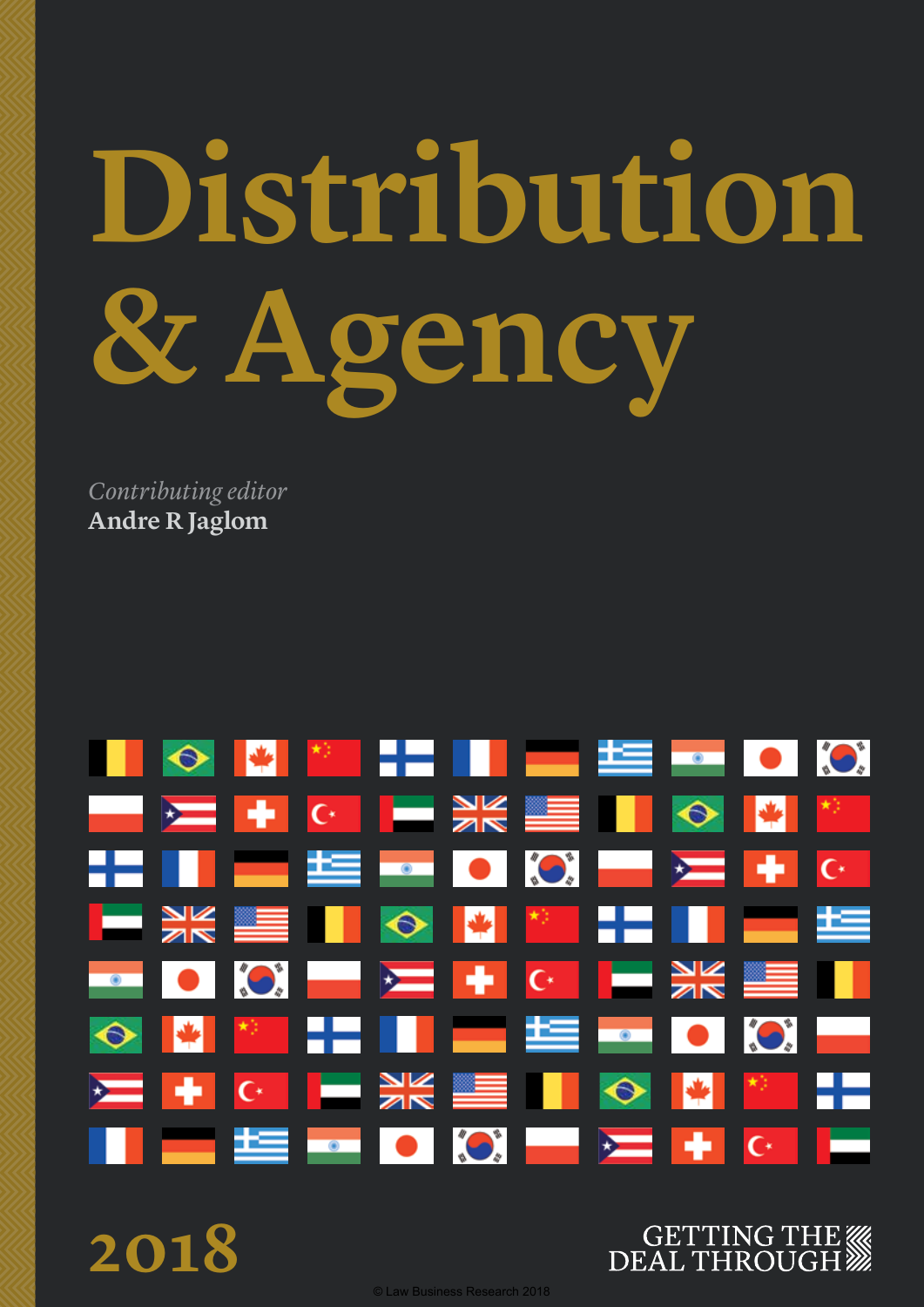# GETTING THE WE DEAL THROUGH

### **Distribution & Agency 2018**

*Contributing editor* **Andre R Jaglom Tannenbaum Helpern Syracuse & Hirschtritt LLP**

> Reproduced with permission from Law Business Research Ltd This article was first published in April 2018 For further information please contact editorial@gettingthedealthrough.com

Publisher Tom Barnes tom.barnes@lbresearch.com

Subscriptions James Spearing subscriptions@gettingthedealthrough.com

Senior business development managers Adam Sargent adam.sargent@gettingthedealthrough.com

Dan White dan.white@gettingthedealthrough.com



Published by Law Business Research Ltd 87 Lancaster Road London, W11 1QQ, UK Tel: +44 20 3780 4147 Fax: +44 20 7229 6910

© Law Business Research Ltd 2018 No photocopying without a CLA licence. First published 2014 Fourth edition ISBN 978-1-78915-014-8

The information provided in this publication is general and may not apply in a specific situation. Legal advice should always be sought before taking any legal action based on the information provided. This information is not intended to create, nor does receipt of it constitute, a lawyer–client relationship. The publishers and authors accept no responsibility for any acts or omissions contained herein. The information provided was verified between February and March 2018. Be advised that this is a developing area.

Printed and distributed by Encompass Print Solutions Tel: 0844 2480 112



© Law Business Research 2018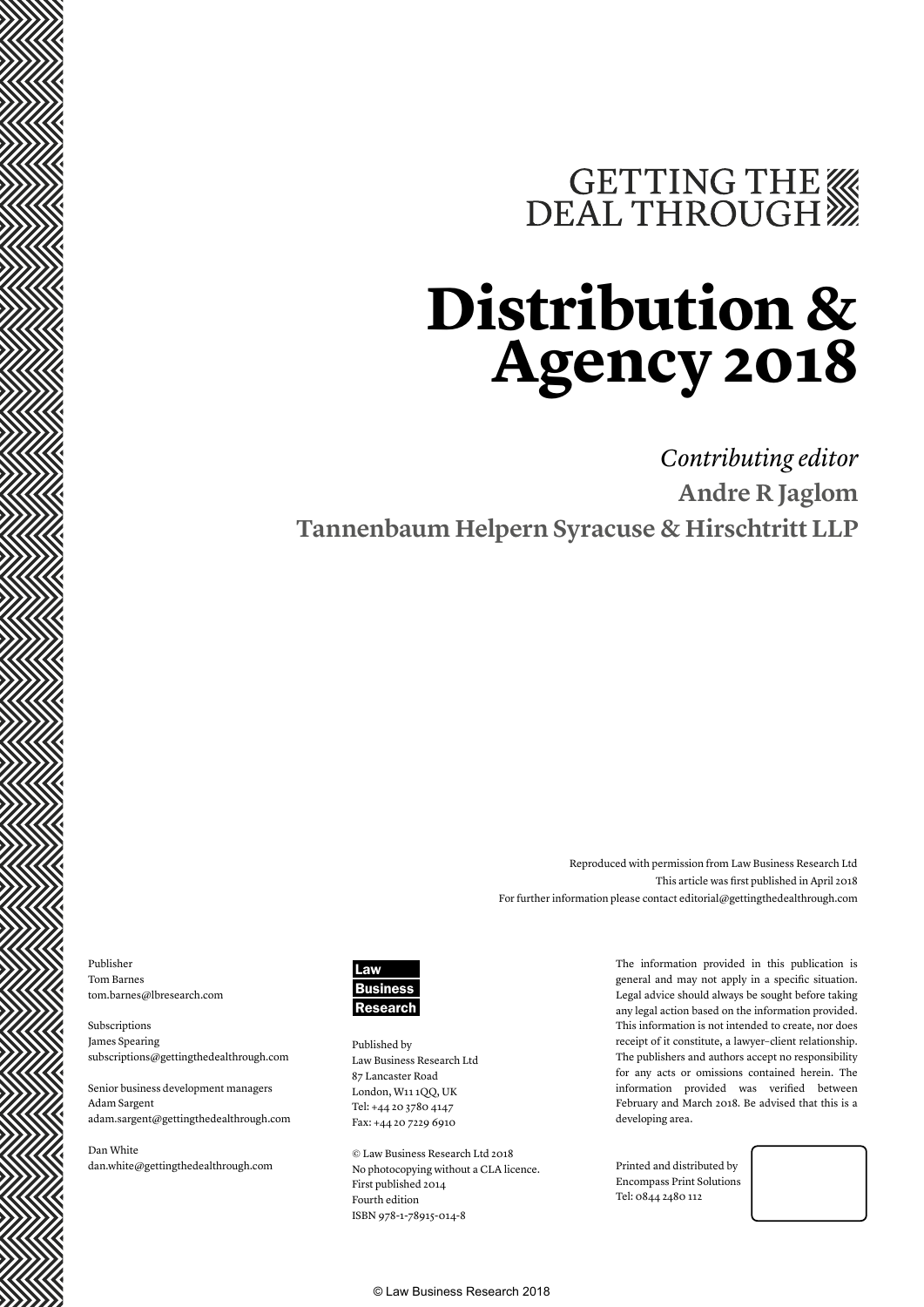#### **CONTENTS**

| <b>Global Overview</b>                                                                                                                                                  | 5  | Japan                                                                                                                 | 70  |
|-------------------------------------------------------------------------------------------------------------------------------------------------------------------------|----|-----------------------------------------------------------------------------------------------------------------------|-----|
| Andre R Jaglom<br>Tannenbaum Helpern Syracuse & Hirschtritt LLP                                                                                                         |    | Takemi Hiramatsu and Norihiro Ubukata<br>Nishimura & Asahi                                                            |     |
| <b>Belgium</b>                                                                                                                                                          | 7  | Korea                                                                                                                 | 77  |
| Olivier Vanden Berghe and Sebastian Tytgat<br>Liedekerke Wolters Waelbroeck Kirkpatrick                                                                                 |    | Yong Hoon Cho and Byung In (Jared) Lee<br>Kim & Chang                                                                 |     |
| <b>Brazil</b>                                                                                                                                                           | 14 | Poland                                                                                                                | 82  |
| Raquel Stein, Erika Donin Dutra, Leticia Diehl Tomkowski,<br>Conrado Steinbruck Frazão and Stephanie Vieira Goulart<br>Souto, Correa, Cesa, Lummertz & Amaral Advogados |    | Olga Sztejnert-Roszak and Magdalena Kowalczuk-Szymańska<br>SWKS Sztejnert, Winnicka, Kowalczuk, Sosnowska             |     |
|                                                                                                                                                                         |    | <b>Puerto Rico</b>                                                                                                    | 88  |
| Canada<br>Bruno Floriani, Marissa Carnevale and Tanya Nakhoul<br>Lapointe Rosenstein Marchand Melançon LLP                                                              | 22 | Edgardo Cartagena and Gladys Fontánez<br>Morell Cartagena & Dapena LLC                                                |     |
|                                                                                                                                                                         |    | Switzerland                                                                                                           | 94  |
| China<br>George Ribeiro and Dominic Hui<br>Ribeiro Hui                                                                                                                  | 29 | Sébastien Gobat and Fritz Rothenbühler<br><b>Wenger Plattner</b>                                                      |     |
|                                                                                                                                                                         |    | Turkey                                                                                                                | 100 |
| Finland                                                                                                                                                                 | 34 | Ercüment Erdem and Tuna Çolgar                                                                                        |     |
| Patrick Lindgren and Mika Joachim Pöpken<br><b>ADVOCARE Law Office</b>                                                                                                  |    | Erdem & Erdem Law Office                                                                                              |     |
|                                                                                                                                                                         |    | United Arab Emirates                                                                                                  | 107 |
| France                                                                                                                                                                  | 42 | Michael Kortbawi and Michel Abi Saab                                                                                  |     |
| Gilles Menguy<br><b>GM</b> Avocats                                                                                                                                      |    | BSA Ahmad Bin Hezeem & Associates LLP                                                                                 |     |
|                                                                                                                                                                         |    | <b>United Kingdom</b>                                                                                                 | 113 |
| Germany                                                                                                                                                                 | 48 | Michael Dean and Melanie Martin                                                                                       |     |
| Martin Rothermel and Benedikt Rohrßen<br>Taylor Wessing                                                                                                                 |    | Dentons UK and Middle East LLP                                                                                        |     |
|                                                                                                                                                                         |    | <b>United States</b>                                                                                                  | 129 |
| Greece<br>Nancy Gerakini and Nikos Prentoulis<br>Prentoulis Gerakini Law Partnership                                                                                    | 56 | Andre R Jaglom, L Donald Prutzman, Michelle Itri<br>and Stacey Usiak<br>Tannenbaum Helpern Syracuse & Hirschtritt LLP |     |
| India                                                                                                                                                                   | 63 |                                                                                                                       |     |
| Rahul Chadha, Neeraj Prakash, Ishani Ghosal, Ritesh Anand<br>and Rupali Srivastava<br>Chadha & Co                                                                       |    |                                                                                                                       |     |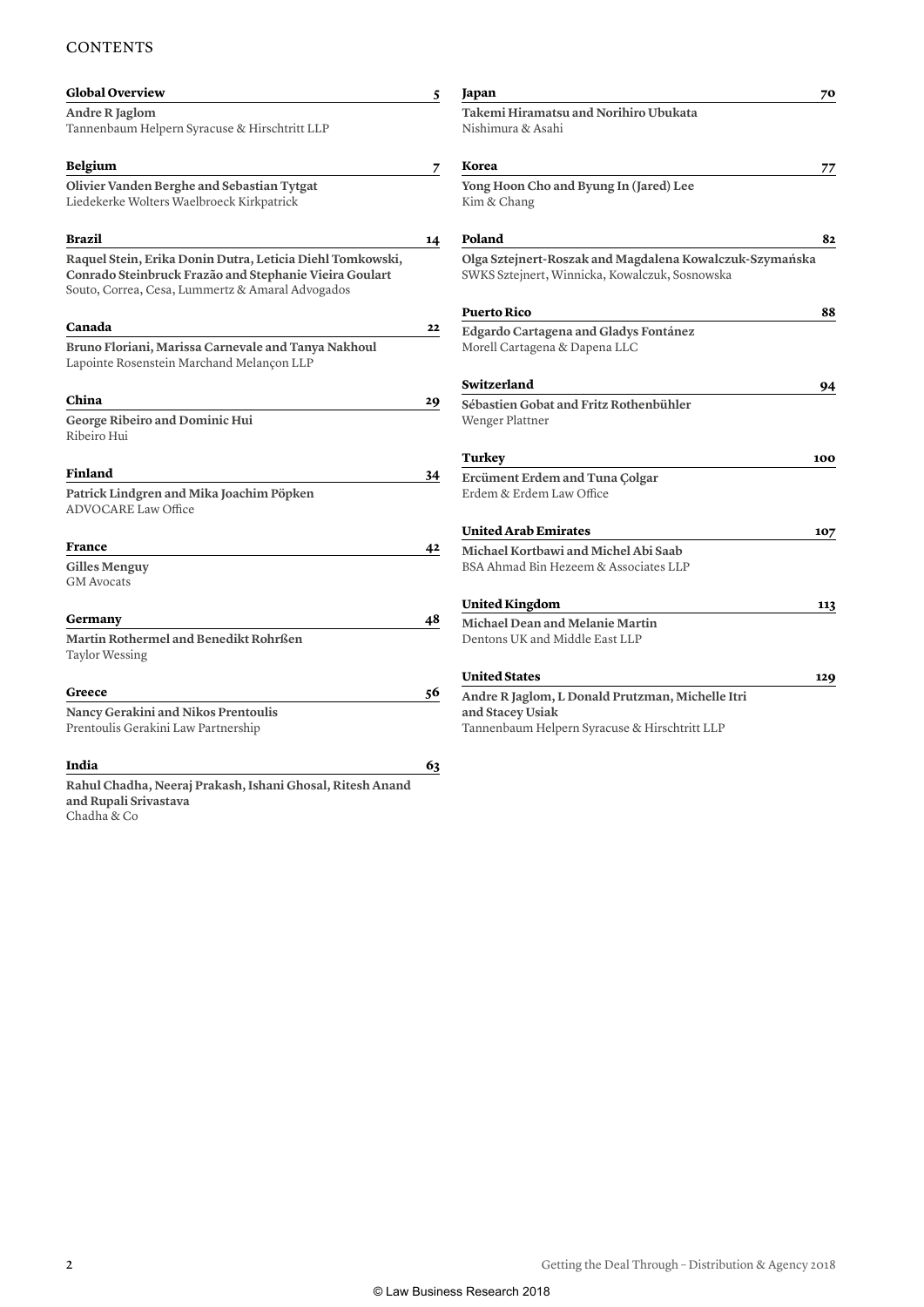## **Preface**

### **Distribution & Agency 2018**

Fourth edition

**Getting the Deal Through** is delighted to publish the fourth edition of *Distribution*  $\mathcal O$  *Agency*, which is available in print, as an e-book and online at www.gettingthedealthrough.com.

**Getting the Deal Through** provides international expert analysis in key areas of law, practice and regulation for corporate counsel, crossborder legal practitioners, and company directors and officers.

Throughout this edition, and following the unique **Getting the Deal Through** format, the same key questions are answered by leading practitioners in each of the jurisdictions featured. Our coverage this year includes new chapters on Belgium, France, Greece, India, Poland, Turkey and UAE.

**Getting the Deal Through** titles are published annually in print. Please ensure you are referring to the latest edition or to the online version at www.gettingthedealthrough.com.

Every effort has been made to cover all matters of concern to readers. However, specific legal advice should always be sought from experienced local advisers.

**Getting the Deal Through** gratefully acknowledges the efforts of all the contributors to this volume, who were chosen for their recognised expertise. We also extend special thanks to the contributing editor, Andre R Jaglom of Tannenbaum Helpern Syracuse & Hirschtritt LLP, for his continued assistance with this volume.

### GETTING THE

London March 2018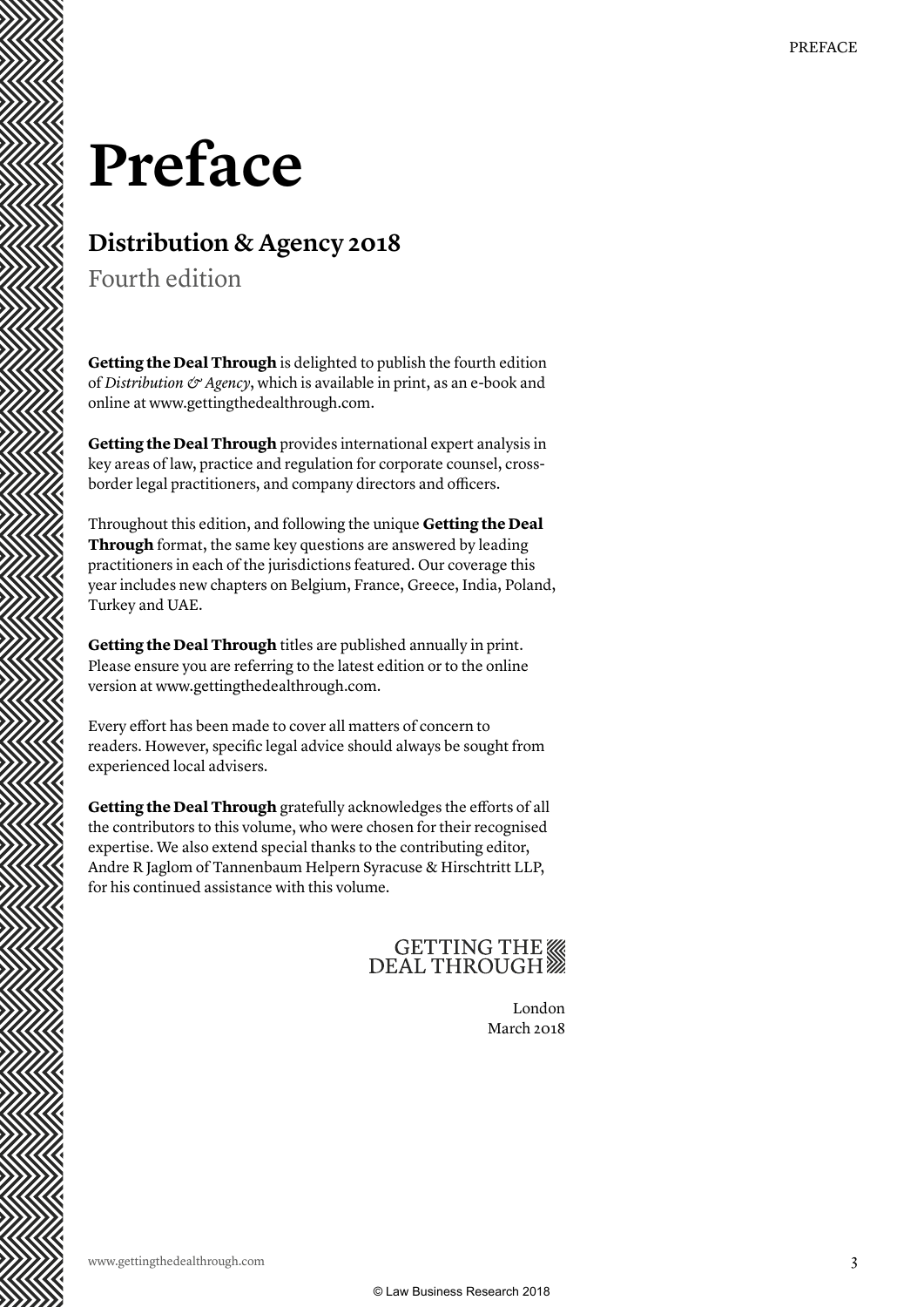# **Canada**

#### **Bruno Floriani, Marissa Carnevale and Tanya Nakhoul**

**Lapointe Rosenstein Marchand Melançon LLP**

#### **Direct distribution**

#### **1 May a foreign supplier establish its own entity to import and distribute its products in your jurisdiction?**

Generally, yes. Other than as described in question 4, there is no specific filing or regulatory review process applicable to foreign suppliers looking to establish a business entity or joint venture in Canada. However, it is important to note that, if a subsidiary is established in Canada, certain corporate statutes set out requirements as to the residency of directors pursuant to which at least one director (or 25 per cent of the directors if there are more than four) must be a Canadian resident.

#### **2 May a foreign supplier be a partial owner with a local company of the importer of its products?**

Generally, yes. Please refer to question 1 above, subject to the restrictions described in question 4.

#### **3 What types of business entities are best suited for an importer owned by a foreign supplier? How are they formed? What laws govern them?**

There are several different vehicles available to foreign suppliers who want to carry on business in Canada, each with varying tax and corporate consequences. A foreign supplier may:

- choose to contract directly with a Canadian distributor without carrying out business in Canada directly;
- opt to appoint a local agent or representative to sell its products in Canada;
- opt to carry on business in Canada using a Canadian branch or division; or
- choose to carry out business in Canada through a federally or provincially incorporated subsidiary or other affiliate.

The preferred choice of vehicle used for an importer owned by a foreign supplier to enter the Canadian market is the incorporation of a Canadian subsidiary or other affiliate. While corporations may be incorporated under Canadian federal law, provinces have also enacted statutes regulating the formation of corporate and other non-corporate entities including corporations, unlimited liability companies and partnerships. Business entities must usually register with the relevant corporate or business registry of each province in which they want to conduct business, pay the prescribed fees and file corporate or business registry forms containing basic information about the business and its ownership and management.

#### **4 Does your jurisdiction restrict foreign businesses from operating in the jurisdiction, or limit foreign investment in or ownership of domestic business entities?**

No substantive restrictions on investment exist, except with respect to very large transactions or investments. Pursuant to the Investment Canada Act, foreign business entities seeking to acquire or establish a Canadian business are required to notify Industry Canada no later than 30 days following such acquisition or establishment. An onerous and thorough review process applies to non-World Trade Organization investors where the 'asset value' of the acquired Canadian business in 2018 is at least C\$5 million for direct acquisitions or C\$50 million for indirect acquisitions. However, the C\$5 million threshold will apply to

indirect acquisitions where the 'asset value' of the acquired Canadian business represents greater than 50 per cent of the 'asset value' of the global transaction. The review threshold for World Trade Organization investors was raised to an 'enterprise value' of C\$1 billion as of 22 June 2017. Starting 1 January 2019, this threshold will be indexed annually.

In addition, Canada is a federal system of parliamentary government, and the regulation and administration of certain trans-provincial industries fall within the sphere of federal legislative powers. As for those under provincial jurisdiction, various provinces have regulated certain industries viewed as having particular importance or significance. Thus, several federal and provincial statutes place restrictions on specific industries, such as aviation, collections, engineering, farming, fisheries, banking, trusts and loans, securities, broadcasting, telecommunications, insurance, liquor sales, cannabis and industries that involve the exploitation of Canada's natural resources. Depending on the products being distributed, these restrictions may affect international distribution arrangements where the foreign supplier has a direct or indirect presence in Canada.

#### **5 May the foreign supplier own an equity interest in the local entity that distributes its products?**

Generally, yes. Please refer to questions 1 and 3, subject to the restrictions described in question 4.

**6 What are the tax considerations for foreign suppliers and for the formation of an importer owned by a foreign supplier? What taxes are applicable to foreign businesses and individuals that operate in your jurisdiction or own interests in local businesses?** 

Depending on the business structure selected by a foreign supplier wanting to sell goods in Canada, different taxes may apply on its income.

Canadian residents are taxed on their worldwide income, whereas non-residents may be taxed in Canada when they sell taxable property or earn employment income in Canada. If the supplier carries on business in Canada through a fixed place of business or permanent establishment, any income derived in respect thereof will generally qualify as 'business income' that is taxable in Canada on a net income basis.

Canada has entered into taxation-recognition treaties with a large number of countries; if the foreign supplier is from a treaty country, it will generally be exempt as long as it does not carry on its activities through a 'permanent establishment' in Canada.

The income of a non-resident supplier carrying on business through a 'branch'-type of operation in Canada will typically be subject to a 'branch tax', which is the income tax that applies when a non-resident corporation carries on a business in Canada through a 'branch' (ie, by itself having offices, employees, files or other aspects of a permanent establishment in Canada) as opposed to a Canadian subsidiary. The base rate for branch tax is 25 per cent of Canadian taxable income earned through the branch in Canada but may be reduced by tax treaties, if applicable.

If a foreign supplier appoints a local agent or representative to sell its products in Canada, income earned by the supplier through sales originating from the agent may, depending on the agent's commission or fee structure, be characterised as passive income and subject in Canada to a withholding tax. If so, the agent would be responsible for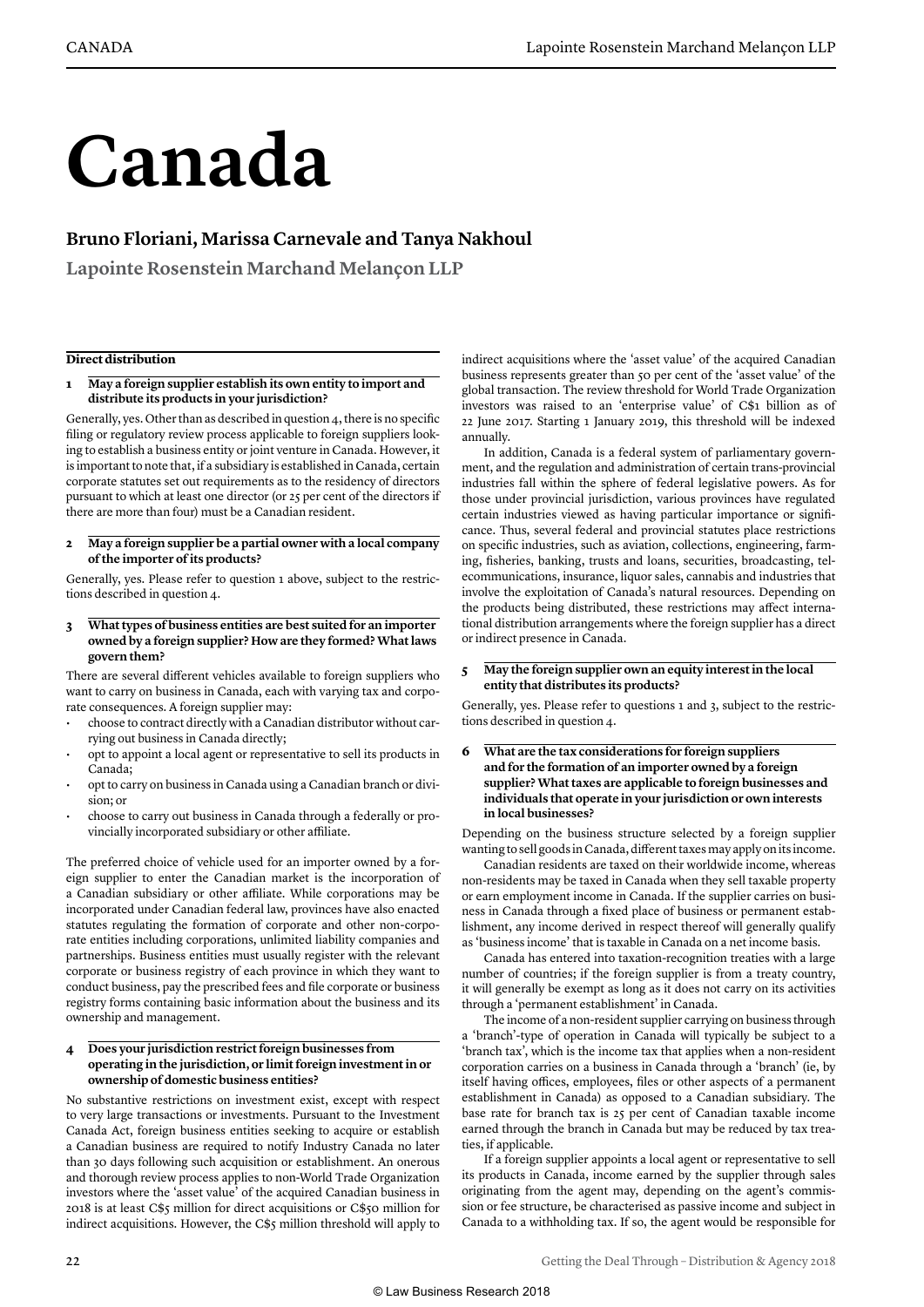withholding the tax and remitting amounts to Canadian tax authorities. The standard withholding tax rate of 25 per cent under Canadian income tax legislation is often reduced to 10 per cent by tax treaties, if applicable.

Canadian withholding tax on passive income would not be payable if a subsidiary or other affiliate is established in Canada. Nonetheless, dividends paid to its parent would be subject to a withholding tax of 25 per cent – this rate can be reduced to as low as 5 per cent by tax treaties, if applicable.

In conclusion, a thorough review of all relevant Canadian legislation pertaining to each structure and a careful evaluation of the effect of tax treaties entered into and ratified by Canada with the foreign supplier's jurisdiction, on a case-by-case basis, is strongly advised.

#### **Local distributors and commercial agents**

#### **7 What distribution structures are available to a supplier?**

There are several options available to suppliers for establishing a distribution structure. The most common structures and their principal features are outlined below:

- direct distribution, where the foreign supplier uses a Canadian subsidiary or its own employees to sell goods in Canada – see questions 1 to 6;
- independent agents and representatives, where the supplier relies on an agent or representative to originate sales of goods in Canada, and pays them a commission on the goods sold to customers in Canada;
- trademark licensing, where the supplier gives a Canadian entity a licence entitling it to use its intellectual property rights to manufacture and distribute goods for the Canadian market;
- franchises, which give rise to special considerations given that several Canadian provinces (namely, Ontario, British Columbia, Alberta, Prince Edward Island, New Brunswick and Manitoba) have enacted franchise-specific legislation (the Franchise Acts), under which the term 'franchise' is broadly defined – as a result, a variety of other contractual relationships, including distribution, agency and trademark licensing agreements, may possibly be encompassed;
- prior to formalising any particular distribution, agency or trademark licensing arrangement for Canada, parties should carefully examine provincial legislation and consider whether they would be subject to franchise legislation, which entails a duty of disclosure and fair dealing and may give rise to additional requirements for a supplier that are not generally intended in the context of a distribution, agency or trademark licensing arrangement;
- private label, where a Canadian distributor sells the foreign supplier's products under its own name and trademark. This allows the foreign supplier to sell products in Canada while having the benefit of being recognised under local brand name, but generally provides very little control by the supplier; and
- joint ventures, where the supplier relies on a local distribution partner which is owned in part by the supplier.

Each of the above can be established by a contractual arrangement and the parties are generally free to determine their respective rights and obligations under the agreement, subject to certain restrictions discussed in question 8.

**8 What laws and government agencies regulate the relationship between a supplier and its distributor, agent or other representative? Are there industry self-regulatory constraints or other restrictions that may govern the distribution relationship?**

In general, parties to a distribution or agency agreement are free to establish the terms of their relationship by contract, subject to the expansive definition of a 'franchise' under the Franchise Acts. In addition, as mentioned in question 4, certain industries are specifically regulated by federal or provincial law.

As a result, care should be exercised when structuring an arrangement that may fall within the ambit of the Franchise Acts or that, by its nature, may be subject to restrictions in a regulated industry.

Additional restrictions arise as a result of competition laws, as discussed in greater detail in questions 14 to 22.

**9 Are there any restrictions on a supplier's right to terminate a distribution relationship without cause if permitted by contract? Is any specific cause required to terminate a distribution relationship? Do the answers differ for a decision not to renew the distribution relationship when the contract term expires?** 

The parties to a distribution or agency agreement can provide for termination without cause in the contract. If the contract stipulates that such a termination can occur without notice and with immediate effect, such a stipulation will generally be enforced as long as it is provided for in express and unequivocal terms. If the contract is silent as to the requirement to provide notice in the event of a termination without cause, the length of the notice period will vary according to the factors described in question 10 below.

No specific cause is required to terminate a distribution or agency contract. If the contract is silent as to the possibility of terminating without cause, it is generally possible to terminate the arrangement upon reasonable notice. (The factors for determining what constitutes reasonable notice are discussed in question 10.)

As for termination with cause, the parties may establish, by contract, occurrences that constitute events of default giving rise to termination. Where the contract is silent, Canadian courts have generally required evidence of a fundamental breach (or, in Quebec, a serious or material breach), in order to find cause for termination; short of establishing a cause, the provision of reasonable notice would be necessary in order to lawfully terminate the relationship. In addition, Quebec law requires that termination rights always be exercised in good faith – refer to question 33 for a more fulsome discussion on good faith in Canadian contracts.

If the contract is for a fixed term, it would naturally expire at the end of the term and there would not generally be any compensation payable at that time. However, if the parties choose to continue their relationship after the end of the term, it may constitute an implicit renewal or an extension of the contract for an indeterminate term.

#### **10 Is any mandatory compensation or indemnity required to be paid in the event of a termination without cause or otherwise?**

There are no statutory provisions governing compensation upon termination for distribution or agency agreements. In general, courts have found that no compensation is due if reasonable notice has been given, and compensation equivalent to reasonable notice is typically granted where a contract is terminated without notice. The amount of the indemnity, which effectively replaces the notice period, would be estimated based on past profits, and would take into account factors such as the length of the relationship, the nature of the relationship (including whether it was exclusive), industry practice, investments made by the distributor for purposes of the agreement, and the time it would take the distributor to obtain a similar source of income from an alternate supplier.

Parties can agree to pre-establish a liquidated damages clause or, under the civil law of Quebec, a termination penalty, and such a contractual provision will be enforceable unless it is deemed unreasonable by the courts.

**11 Will your jurisdiction enforce a distribution contract provision prohibiting the transfer of the distribution rights to the supplier's products, all or part of the ownership of the distributor or agent, or the distributor or agent's business to a third party?**

Generally, yes. If the contract is silent with respect to transfers or changes of control, then it is generally assumed that such an operation is permitted without the supplier's consent unless the arrangement constitutes an intuitu personae contract.

However, in Quebec, if the contract does not provide whether an assignment or transfer may occur without the other party's consent, their consent would generally be required.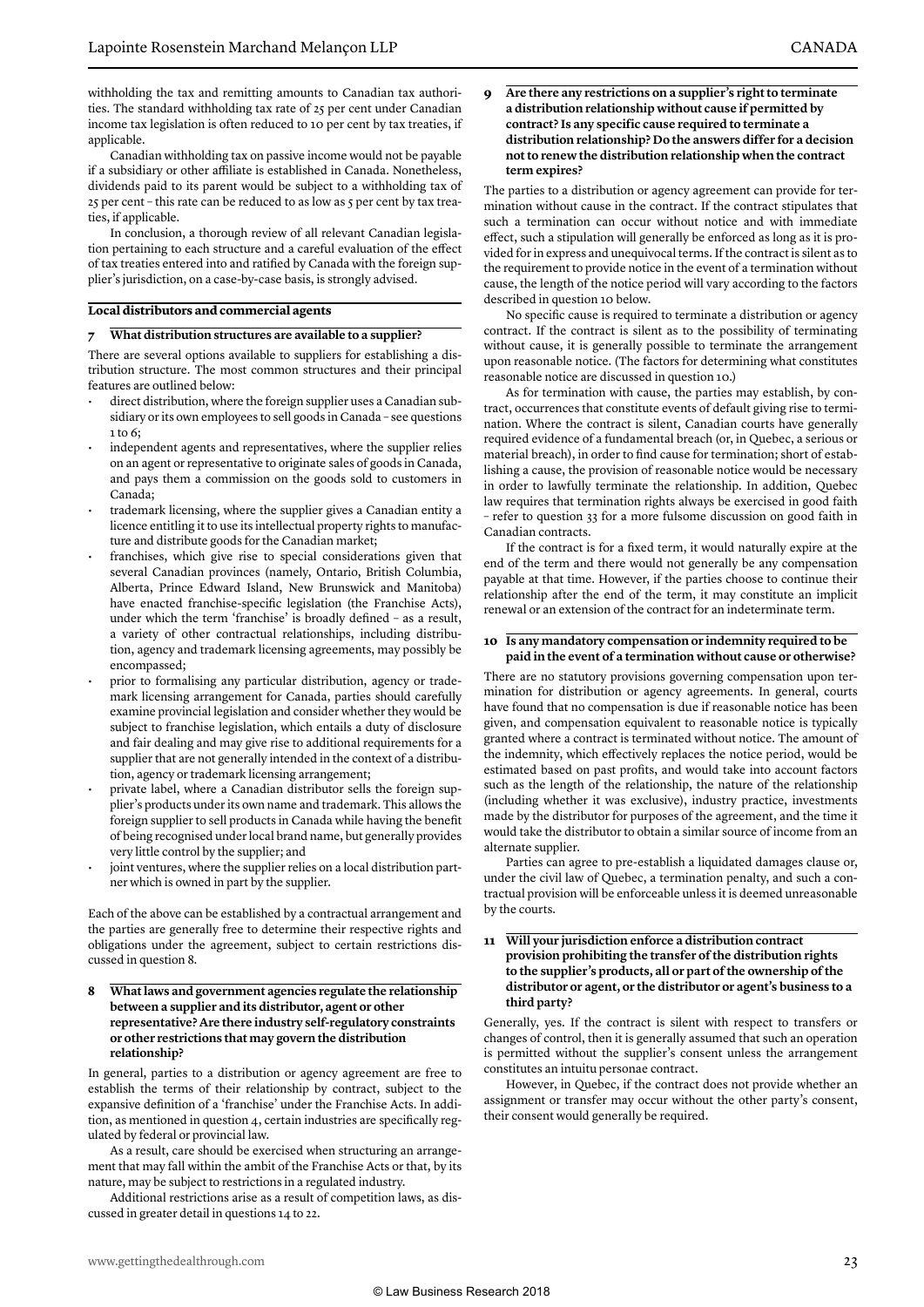#### **Regulation of the distribution relationship**

#### **12 Are there limitations on the extent to which your jurisdiction will enforce confidentiality provisions in distribution agreements?**

Confidentiality agreements are normally enforceable under Canadian law, subject to certain exceptions such as being compelled to disclose under law or in the course of legal proceedings. Under Quebec law, disclosure of confidential information is also permitted for public health or safety reasons.

Information that is publicly available or generic cannot be regarded as confidential. Trade secrets that meet the jurisprudential criteria of being known by only a few people within a given business and are treated as such within said business would be protected irrespective of contractual provisions. However, it is generally prudent to include a contractual provision regarding restrictions on the use of information acquired in the course of the distribution or agency agreement, especially where it could be used by one party to the detriment of the other.

#### **13 Are restrictions on the distribution of competing products in distribution agreements enforceable, either during the term of the relationship or afterwards?**

In general, yes, subject to restrictions established by the Competition Act (Canada), which are outlined in further detail in questions 14 et seq.

Restrictions on distributing competing products during the term of the relationship are generally enforceable. However, restrictions on competition that extend beyond the term of the agreement must be reasonable and coherent with the contract's purpose, and are read restrictively by Canadian courts. Non-competition clauses must be limited with regards to term, geographic area and activities restricted, the whole in accordance with what is necessary to protect the supplier's or principal's legitimate interests, failing which the provision risks not being enforced in any aspect. Moreover, a supplier or principal would not generally be able to rely on such a restriction if the agreement is terminated without cause by them or as a result of their conduct.

#### **14 May a supplier control the prices at which its distribution partner resells its products? If not, how are these restrictions enforced?**

Price maintenance is a reviewable trade practice under Canada's Competition Act. The threshold for enforcement authorities to apply sanctions on the basis of price maintenance requires that the supplier's conduct be likely to adversely affect competition. It is common for suppliers to provide suggested retail prices on packaging and labels.

The Competition Tribunal may make orders for a reviewable trade practice to cease, or compel a business to accept a given customer or order on reasonable trade terms. Fines may also be applicable if conduct is found to lessen competition, and compensation may be payable to private parties who have been granted leave by the Tribunal to bring a claim.

#### **15 May a supplier influence resale prices in other ways, such as suggesting resale prices, establishing a minimum advertised price policy, announcing it will not deal with customers who do not follow its pricing policy, or otherwise?**

Minimum advertised price policies are common and, while they constitute reviewable trade practices under the Competition Act, they are only viewed as problematic where there is an adverse effect on competition.

Minimum advertised price policies must be established unilaterally by the supplier and must be uniformly enforced. They should also specifically allow products to be sold at prices lower than the minimum advertised price as this provides distributors and agents with the requisite flexibility to offer on-location discounts, coupons and other rebates.

Please see question 20 for a discussion on the rules applicable to refusals to deal.

#### **16 May a distribution contract specify that the supplier's price to the distributor will be no higher than its lowest price to other customers?**

Generally, yes. The parties are free to establish their agreed terms of sale in their agreement, including pricing preferences, subject to certain restrictions outlined in question 17.

#### **17 Are there restrictions on a seller's ability to charge different prices to different customers, based on location, type of customer, quantities purchased, or otherwise?**

Price discrimination and promotional allowances (whether through discounts, rebates, allowances, price concessions or other advantages), are reviewable trade practices under the Competition Act but would generally only be problematic if they significantly lessen competition.

**18 May a supplier restrict the geographic areas or categories of customers to which its distribution partner resells? Are exclusive territories permitted? May a supplier reserve certain customers to itself ? If not, how are the limitations on such conduct enforced? Is there a distinction between active sales efforts and passive sales that are not actively solicited, and how are those terms defined?**

Providing for an exclusive territory or other market restrictions in a distribution or agency agreement would not be prohibited, but would be subject to oversight by competition authorities. Unless the restrictions substantially lessen competition, they would not be enjoined. For details with respect to the consequences of failing to comply with restrictions in respect of such practices, please refer to question 14.

It is generally permissible for a supplier to reserve the rights to distribute products in certain territories or through certain channels or to specific types of customers (for example, by reserving the rights for online selling), as long as the arrangement does not substantially lessen competition.

The distinction between active and passive sales efforts, as it is understood in Europe, is generally not applicable under Canadian law.

#### **19 May a supplier restrict or prohibit e-commerce sales by its distribution partners?**

As is the case with reselling generally, restricting or prohibiting e-commerce sales altogether or in respect of an exclusive territory in a distribution or agency agreement would not be prohibited, subject to restrictions implemented by the Competition Act (Canada). The anticompetitive restraints provided by the Act are applicable to both online and brick-and-mortar retailers. The same principles discussed in question 18 would therefore apply to territorial restrictions on e-commerce sales.

Accordingly, a supplier may entirely prohibit or otherwise limit e-commerce sales by its distribution partners to a given territory or otherwise, so long as these restrictions do not adversely affect competition. Subject only to the foregoing anticompetitive concerns, the parties are free to establish reporting obligations, and the consequences of any failure to comply with (or deviations from) the contractually established territorial rights, that comply with legal principles applicable in the relevant province.

#### **20 Under what circumstances may a supplier refuse to deal with particular customers? May a supplier restrict its distributor's ability to deal with particular customers?**

Refusal to deal is a reviewable trade practice under the Competition Act and would give rise to enforcement only where the practice substantially lessens competition. A supplier is otherwise free to decide who it chooses to do business with; restrictions on a distributor's resale rights are generally permissible, as discussed in question 18.

#### **21 Under which circumstances might a distribution or agency agreement be deemed a reportable transaction under merger control rules and require clearance by the competition authority? What standards would be used to evaluate such a transaction?**

In practice, without significant market power or concentration, it is unlikely that a typical distribution arrangement would trigger oversight of this nature.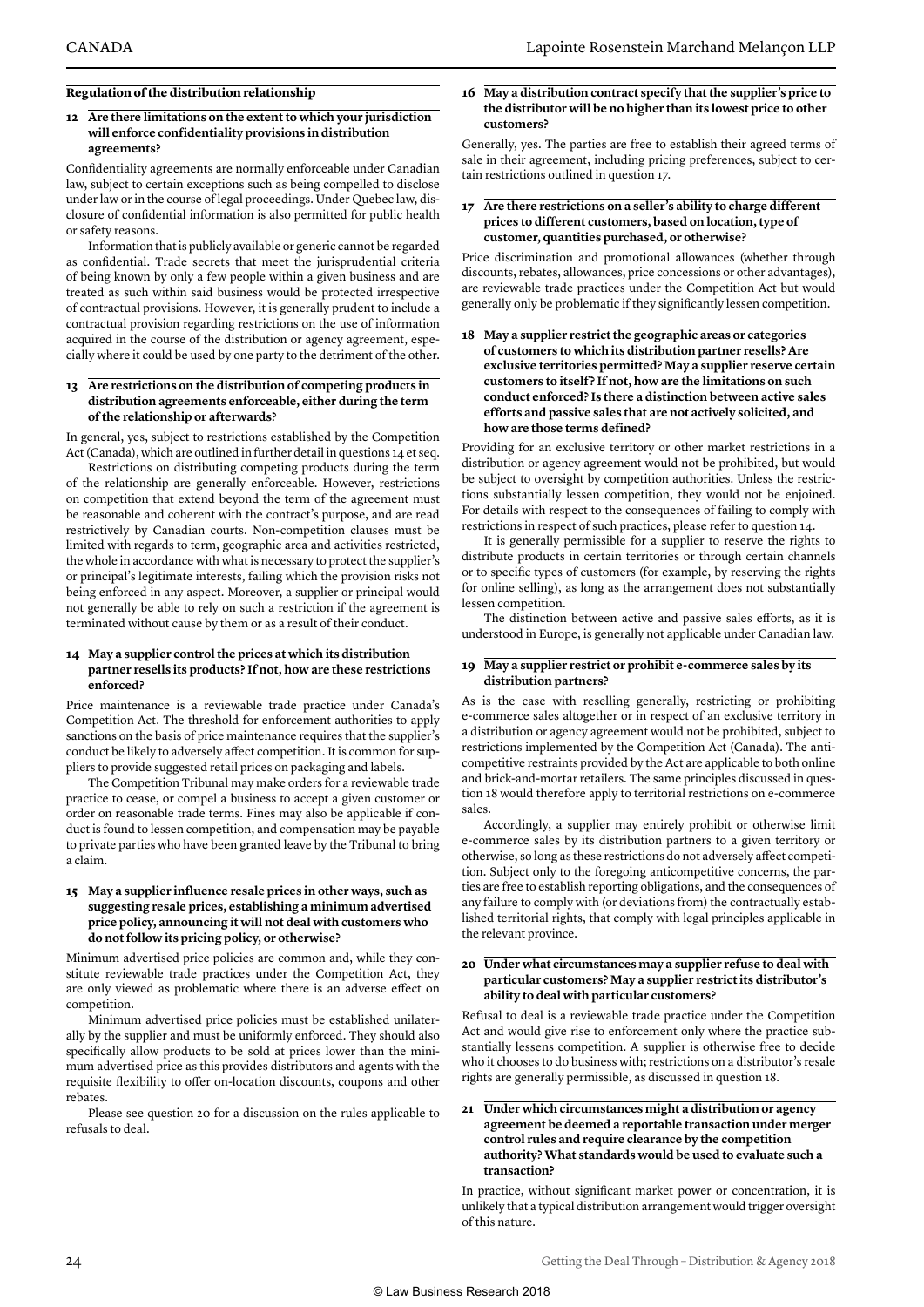Mergers and other transactions may be subject to review where they 'prevent or lessen competition substantially' within a given industry. Indicators for reaching this threshold include considering whether an entity holds significant market share, whether there are significant barriers to entry in a given market, the availability of acceptable substitutes, effective remaining competition, and the extent of foreign competition. Competition authorities also consider whether the operation generates efficiencies that offset the anticompetitive effect in order to ascertain the overall effect on competition.

Certain types of joint ventures or strategic alliances may be subject to review if they are likely to substantially lessen or prevent competition. Vertical arrangements between suppliers and their customers are assessed on the same basis.

**22 Do your jurisdiction's antitrust or competition laws constrain the relationship between suppliers and their distribution partners in any other ways? How are any such laws enforced and by which agencies? Can private parties bring actions under antitrust or competition laws? What remedies are available?**

In addition to the restrictions discussed in questions 14 to 20, exclusive dealing is a reviewable trade practice under the Competition Act, but conduct of this nature would not generally be subject to sanctions unless requiring a distributor to purchase its products exclusively from a given supplier is likely to have a significant adverse impact on competition.

Enforcement and remedies are also discussed in questions 14 to 20.

#### **23 Are there ways in which a distributor or agent can prevent parallel or 'grey market' imports into its territory of the supplier's products?**

The sale of grey market products will not generally constitute trademark infringement under Canadian law. However, where a Canadian company is the registered owner of a Canadian trademark, and is distinct from its international supplier or manufacturer, it would be in a position to rely on the provisions of the Trade-marks Act (Canada) in order to contest parallel imports and the distribution of grey goods.

A distributor or agent would not have any recourse where the trademark is owned by a foreign entity from which originates both the legitimately imported 'grey market' goods and the goods destined to be sold by the distributor or agent. A passing-off action may occasionally be successful where the grey market goods do not meet Canadian safety or labelling requirements.

As a practical matter, suppliers who sell goods to a wholly owned subsidiary or other affiliate for distribution in Canada should ensure that the local subsidiary or affiliate is the owner of the trademark in Canada. Ensuring that the product is specifically designed and labelled for the Canadian market will also facilitate the preservation of rights against parallel imports.

Holders of a copyright (for example, in a brand logo) are also afforded a certain level of protection against parallel imports under the Copyright Act (Canada). In order to qualify for this supplemental protection, it is recommended that the Canadian distributor be assigned the copyright in Canada rather than being given an exclusive licence to use it; if the distributor is not an affiliate of the supplier, it may be preferable to allow for the copyright assignment to be reversed at the end of the contract.

#### **24 What restrictions exist on the ability of a supplier or distributor to advertise and market the products it sells? May a supplier pass all or part of its cost of advertising on to its distribution partners or share in its cost of advertising?**

In Canada, the federal government generally regulates advertisement through the Competition Act, which prohibits any advertisement that is false or misleading in a material respect. The materiality of the representation is considered in light of whether it may influence a consumer to buy or use the product or service advertised, based on the general impression conveyed by an advertisement, in addition to its literal meaning.

Advertising Standards Canada administers the Canadian Code of Advertising Standards, which sets out criteria for acceptable advertising and guidance on inaccurate, deceptive or otherwise misleading

claims, statements or representations, as well as price claims, comparative advertising and testimonials.

Most Canadian provinces also have legislation regarding consumer protection and business practices, many of which include prohibitions on false, misleading or deceptive representations made to consumers. Certain such legislation also contains specific prohibitions, such as restrictions on using representations that products confer any particular benefit or standard of quality, and restrictions on inaccurately advertising price advantages. Certain provincial legislation provides for more serious protections with respect to the unfair practice of making unconscionable representations.

As for the responsibility for marketing and advertising in a distribution or agency relationship, the supplier and its contractual counterpart may determine their respective contributions by contract.

#### **25 How may a supplier safeguard its intellectual property from infringement by its distribution partners and by third parties? Are technology-transfer agreements common?**

The types of protections available depend largely on the nature of the intellectual property rights in question, but most types of intellectual property benefit from the same types of safeguards as are commonly recognised internationally, and may be exercised by a supplier against both distribution partners and third parties.

#### **Trademarks**

Trademarks are protected under the Trade-marks Act. Distinctiveness is central to the definition and a trademark need not be registered to be valid, or even licensed, in Canada. Registration with the Canadian Intellectual Property Office has the advantage of providing nationwide protection of the registered trademark, as opposed to limited protection in geographical areas where a common law mark (ie, an unregistered mark) is known.

In the distribution and agency context, remedies available to a supplier in respect of its distribution partner (for example, following a breach of exclusive use clauses or the use of a confusing trademark) range from injunctive remedies to passing-off actions. These remedies are also available for infringement or other recognised violations by third parties.

#### **Patents**

Innovations that are new, useful and inventive can be protected under the Patent Act (Canada). Patented innovations must be registered with the Canadian Intellectual Property Office in order to be afforded protection.

Unless otherwise contractually stipulated, the Patent Act provides that a person who infringes a patent is liable to the patentee and to all persons claiming under the patentee for acts of infringement. Injunctive relief and damage claims would be available, and may be instituted against distribution partners and third parties who engage in prohibited practices in respect of patented concepts.

#### **Copyright**

Copyright is protected under the Copyright Act. Protection is extended, irrespective of registration, for all original works produced in any country that is a signatory of the Berne Convention. However, registration with the Canadian Intellectual Property Office is possible.

Remedies for copyright infringement under the Copyright Act include damages, lost profits, and injunctions prohibiting distribution or ordering the destruction of infringing goods. Actions can be brought by the copyright owner against distribution partners or any third parties.

#### **Know-how and trade secrets**

There is no statutory protection of know-how or trade secrets in Canada.

Common law affords protection to trade secrets that are known by only a few people within a given business and are treated as such within said business. Parties must also rely on common law tort and contractual undertakings to protect know-how from unauthorised disclosure or use.

Accordingly, the nature of the confidential information that a supplier wishes to protect, as well as the legal consequences arising as a result of its dissemination, should be clearly identified by the contracting parties in their agreement. In the event that this tort occurs,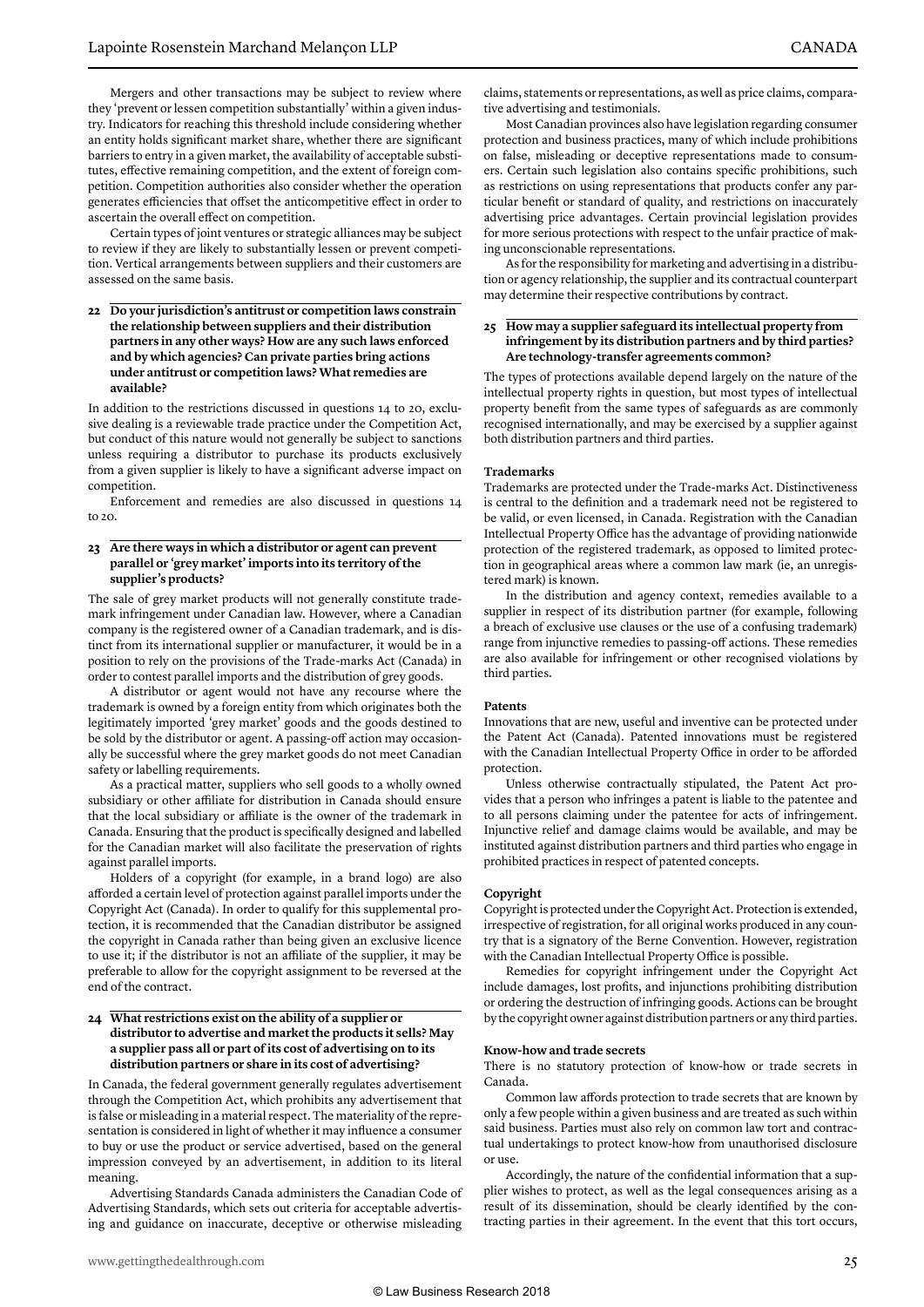injunctive relief and damages may be sought by a supplier against a distributor or any third party before the provincial courts with competent authority.

#### **Technology transfer agreements**

Technology transfer agreements are not generally used in the distribution and agency context.

#### **26 What consumer protection laws are relevant to a supplier or distributor?**

In addition to the advertising rules provided in the Competition Act (described in question 24) and the requirements of the Consumer Product Safety Act (discussed in question 27), most Canadian provinces have legislation regarding consumer protection or business practices or both, as discussed in question 24.

Additionally, rules relating to warranties and vendor liability may be relevant in the consumer context, as discussed in question 28.

Of importance with respect to online sales, certain provinces in Canada impose specific formalities in respect of distance (or remote) contracts, where a consumer contracts without being in the physical presence of a merchant.

#### **27 Briefly describe any legal requirements regarding recalls of distributed products. May the distribution agreement delineate which party is responsible for carrying out and absorbing the cost of a recall?**

The Consumer Product Safety Act (Canada) (CCPSA) grants Health Canada, the federal ministry charged with public health matters, sweeping powers to issue mandatory product recalls and require product safety tests. The CCPSA applies where products are usually obtained by an individual for non-commercial purposes and imposes a general threshold of 'danger for human health and safety', which is evaluated on the basis of whether an existing or potential hazard is posed by a product during its normal use and can cause death or have an adverse effect on an individual's health in the short or long term.

In case of an incident, a manufacturer or distributor can either voluntarily issue a product recall, or the recall may be ordered by Health Canada. Incidents include: occurrences that caused or could have caused death or injury; situations where a dangerous defect is noticed; situations where an incorrect, insufficient or non-existent label creates a risk of death or injury; and situations where another domestic or foreign public body initiates a recall. If a product is subject to a recall, the manufacturer (or, if the manufacturer is foreign, the importer) must provide Health Canada with information regarding the incident and file a mandatory incident report.

Specific risks relating to particular classes of products, such as candles, glass items, mattresses, children's jewellery, toys, food, drugs, cosmetics, medical devices, tyres, carriages and strollers, helmets, car seats, residential smoke detectors, firearms and ammunition, are further dealt with in detailed regulations.

The parties to a distribution or agency arrangement may determine contractually who is responsible for the costs associated with recalls and for carrying out any applicable formalities. However, it should be noted that Health Canada also has the power to initiate a recall under the CCPSA; as a result, the allocation of responsibility established by the parties may be overridden in practice, though contractual indemnities would still apply between the parties.

#### **28 To what extent may a supplier limit the warranties it provides to its distribution partners and to what extent can both limit the warranties provided to their downstream customers?**

The supplier and distributor may contractually allocate among themselves the risks relating to products, including with respect to warranties. Products may usually be sold by a supplier to a distributor without any warranty at all. However, the extent to which implied warranties may be disclaimed varies by province and certain exceptions apply. For example, in Quebec, a seller may not be able to disclaim damages if it has knowledge pertaining to deficiencies relating to the quality of its products, if it commits gross fault or negligence, or where bodily or moral harm occur. In addition, downstream customers other than a first-hand purchaser could have recourse against the manufacturer and other members of the distribution chain if a product suffers from a safety defect.

With respect to consumer warranties, most Canadian provinces have 'sales of goods' legislation that regulate them and prohibit limiting such warranties contractually. In Quebec, strict liability applies to product defects under consumer protection law, and neither the distributor nor the supplier may limit consumer warranties; moreover, the benefit of a consumer warranty cannot be waived by a consumer.

#### **29 Are there restrictions on the exchange of information between a supplier and its distribution partners about the customers and end-users of their products? Who owns such information and what data protection or privacy regulations are applicable?**

In Canada, the federal Personal Information Protection and Electronic Documents Act (PIPEDA) contains significant protections for individuals whose personal information may be collected, used and shared by people or entities with which they have dealings. PIPEDA requires that individuals provide informed consent before their personal information is processed and shared and the individual concerned must be informed of the projected uses of the data in advance. In Canada, the law also requires disclosure where data may be processed or stored in other countries or by entities other than the one collecting the data, whether domestically or abroad, even if such processing or storage is done on behalf of the entity collecting the data.

One of the purposes of PIPEDA's adoption was to align Canadian legislation with the European Union's strict privacy requirements. However, the federal government has since passed the Anti-terrorism Act, 2015, which grants the government broad access to personal information for national security reasons. As such, in the aftermath of the *Maximillian Schrems v Data Commissioner* (C-362/14, 2015) decision, it may be unwise to assume that Canadian legislation continues to satisfy the EU's highly protective privacy standards, and the transfer of data between the EU and Canada remains unaffected. The same attitude should be adopted in light of the new Privacy Shield regime between the EU and the US. While Canadian privacy legislation has not been directly affected by its implementation, Canadian businesses that store or process personal information about EU citizens should be mindful of how the principles in the Privacy Shield agreement may affect their practices.

The provinces of Quebec, Alberta and British Columbia have enacted privacy legislation that extends similar protections to individuals and applies to private sector entities under provincial jurisdiction. Under Quebec law, persons who collect personal information must refrain from transferring this information to jurisdictions where it would not be afforded the same protections as those required under Quebec privacy law.

The parties to a distribution or agency agreement may determine who 'owns' the information collected from customers and end users (although Canadian privacy law does not consider that data is in fact owned by those who collect, transmit or use it), but the restrictions described above will apply to all of those who collect, use, share and store such information.

#### **30 May a supplier approve or reject the individuals who manage the distribution partner's business, or terminate the relationship if not satisfied with the management?**

In general, the parties are free to govern their relationship by contract, including granting the supplier approval rights over the individuals who manage the distribution partner's business or termination rights as a result of reasonably objective management failures to comply with the stated objectives or obligations of the distribution relationship. However, this may not be the case with distribution arrangements subject to Franchise Acts or in industries that are subject to certain specific regulations and legislation – see questions 7 and 8.

Without specific contractual provisions producing the desired effect, a supplier's dissatisfaction with the distributor's management would generally not be considered sufficient cause to terminate a distribution relationship without notice.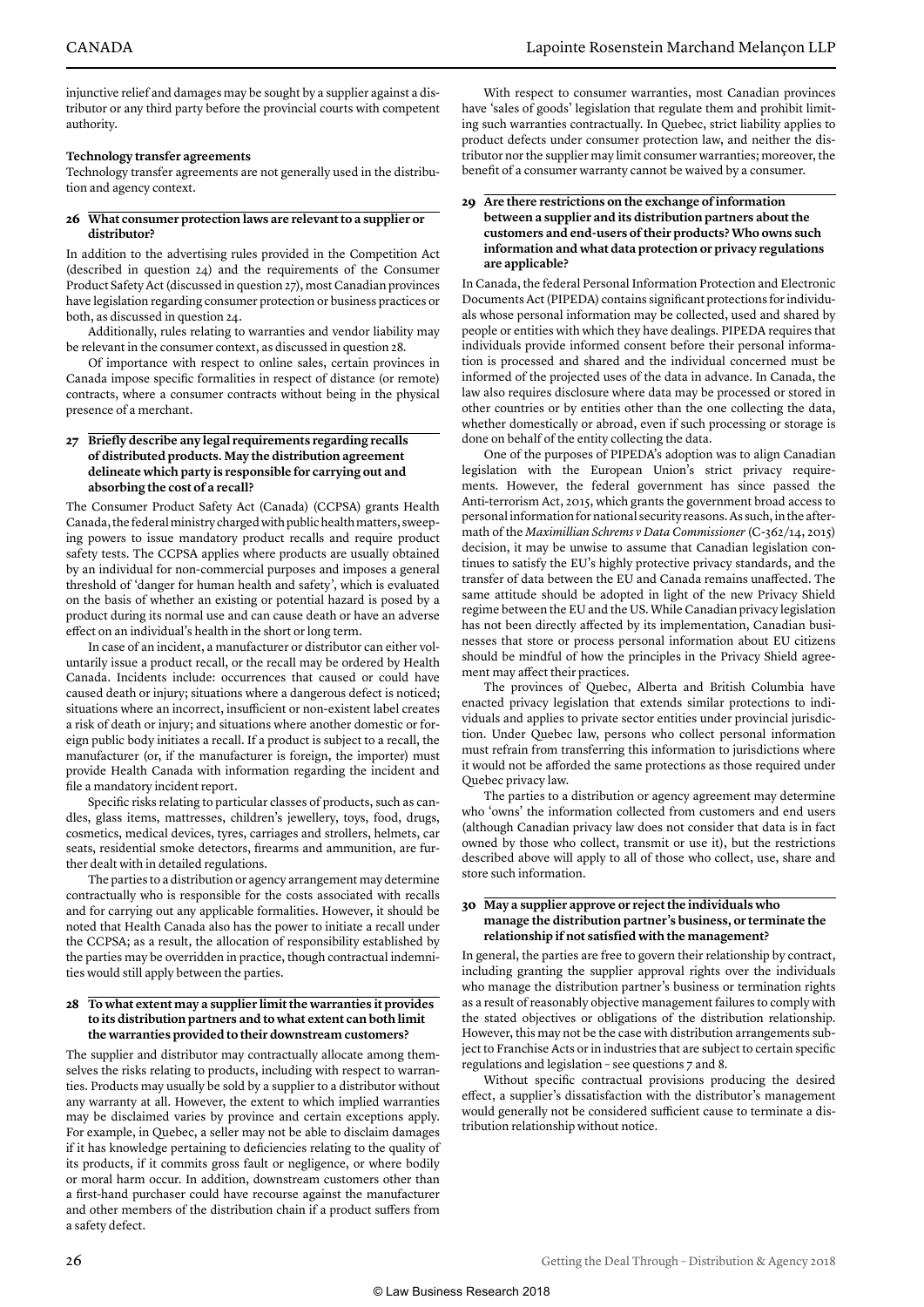#### **31 Are there circumstances under which a distributor or agent would be treated as an employee of the supplier, and what are the consequences of such treatment? How can a supplier protect against responsibility for potential violations of labour and employment laws by its distribution partners?**

Each Canadian province has enacted its own health and safety, employment standards and labour relations legislation. Accordingly, provincial laws and regulations govern most matters relating to labour law.

Depending on the nature of the relationship, there is a risk that a distributor or agent may be considered an employee, in which case the supplier would be subject to mandatory rules applicable to minimum wage rates, overtime wages, vacation and leave compensation, hours of work, severance and notice periods, as well as union certification and collective bargaining laws, all of which vary greatly by province and industry.

In order to mitigate these risks, the parties may specify by contract that they are independent contractors and cannot be responsible for each other's actions, including in connection with labour and employment matters.

In order to avoid any unintended characterisations, care must be taken in order to ensure that each distribution partner operates as a distinct and truly independent entity from a supplier (ie, no common control or direction emanating from the supplier that is greater than that which typically characterises the distribution or principal–agent relationship) so as to be considered a separate employer for labour union certification and collective-bargaining purposes.

#### **32 Is the payment of commission to a commercial agent regulated?**

The parties are generally free to establish the agent's compensation by contract. As noted in question 6, to the extent that commissions attract withholding tax, the agent will be responsible for withholding the applicable amounts and remitting them to the tax authorities in Canada on behalf of the principal.

#### **33 What good faith and fair dealing requirements apply to distribution relationships?**

The Supreme Court of Canada has found that there is an inherent duty for parties to honestly perform their contractual obligations, and many common law courts have held that an implicit obligation of good faith exists in contractual dealings. A perhaps more fulsome obligation exists under articles 6, 7 and 1375 of the Civil Code of Quebec, which imposes a duty on all parties to conduct themselves in good faith in all contractual dealings, including at the precontractual stage.

Additionally, the Franchise Acts, which may apply to certain types of distribution agreements (see question 7), include an explicit duty of good faith and fair dealing during the term of the contractual relationship.

#### **34 Are there laws requiring that distribution agreements or intellectual property licence agreements be registered with or approved by any government agency?**

No legislation directly governs international distribution agreements or expressly requires the registration of a distribution agreement with a foreign national with any authorities in Canada, subject to the observations in question 7.

There is no requirement to register a trademark licence and there is no clear adverse effect of failing to do so in a timely manner.

Under the Copyright Act, a copyright licence must be granted in writing and must be signed by the owner of the right in respect of which the licence is granted, or by its duly authorised agent. The grant of a copyright licence may be registered, and the rights of any registered licensee will take priority, without notice, over any prior unregistered licensees.

#### **35 To what extent are anti-bribery or anti-corruption laws applicable to relationships between suppliers and their distribution partners?**

Bribery and corruption of public officials are crimes in Canada under the Criminal Code (Canada), for both the corruptor and the corrupted official. In addition, the Corruption of Foreign Public Officials Act (Canada) applies to acts of corruption or bribery committed by The Government of Canada recently announced that it intends to legalise, by July 2018, the sale and distribution of cannabis for recreational use (medical use of the substance having been legal since the early 2000s) by enacting the proposed Cannabis Act (Canada). By the proposed Act, the federal government intends to create a legal recreational cannabis industry subject to a national framework providing restricted access to recreational cannabis and implementing controls on production, distribution, sale, import, export and possession of the controlled substance. Given Canada's federal system of parliamentary government, the regulatory authorities in each province will be responsible for overseeing and regulating the distribution and retail aspects of the supply of cannabis and cannabis-related products in its territory. While certain provinces, such as Quebec and Ontario, have proposed strict regulations attributing the control and management of the distribution and sale of cannabis exclusively to their respective provincial alcohol and gaming boards, other provinces are permitting the sale and distribution of cannabis by private authorised retailers. It has also been agreed between the provincial and federal governments that 25 per cent of the tax revenues generated from the sale of cannabis is to be remitted to the federal government, while 75 per cent will be retained by each of the provinces.

The proposed federal legislation also provides that the importation of cannabis solely for medical or scientific purposes will be permitted by authorised permit and licence holders. It is accordingly not expected that the market for importation of recreational cannabis into Canada will benefit substantially from the legalisation of cannabis.

Canadian persons outside of Canada. Charges may also extend to those who aid or abet offenders.

#### **36 Are there any other restrictions on provisions in distribution contracts or limitations on their enforceability? Are there any mandatory provisions? Are there any provisions that local law will deem included even if absent?**

Most of the restrictions and prohibited practices in respect of distribution and agency relationships have been addressed in specific questions above. There are no mandatory provisions or automatic inclusions in contracts and the parties are generally free to set out the terms of their agreement by contract.

In certain cases, courts enforcing an agreement in Canada will be required to apply mandatory provisions of local law. Overriding a contract by reason of mandatory local law would generally apply only where either the contract or the parties' conduct is inconsistent with public policy, for which the threshold is no lower in Canada than in other jurisdictions with sophisticated legal systems. Many of the rules that could be considered mandatory in Canada have been discussed in detail previously, such as limitations on restrictive covenants, competition issues, limitations of liability, privacy laws and criminal matters.

#### **Governing law and choice of forum**

#### **37 Are there restrictions on the parties' contractual choice of a country's law to govern a distribution contract?**

The parties are free to choose the laws that will govern their relationship. All Canadian provinces permit the selection of a foreign governing law as long as doing so is not considered to be in fraud of the domestic law, subject to the application of laws or provisions of public order in Canada as mentioned in question 36.

Canada is party to numerous international treaties such as the Vienna Convention on the International Sale of Goods; where the selected or applicable law is that of Canada, the foregoing Convention finds automatic application unless expressly set aside by the parties in their contract.

#### **38 Are there restrictions on the parties' contractual choice of courts or arbitration tribunals, whether within or outside your jurisdiction, to resolve contractual disputes?**

The parties may elect to submit to the courts or arbitration tribunals of any jurisdiction, subject to the observations in question 37.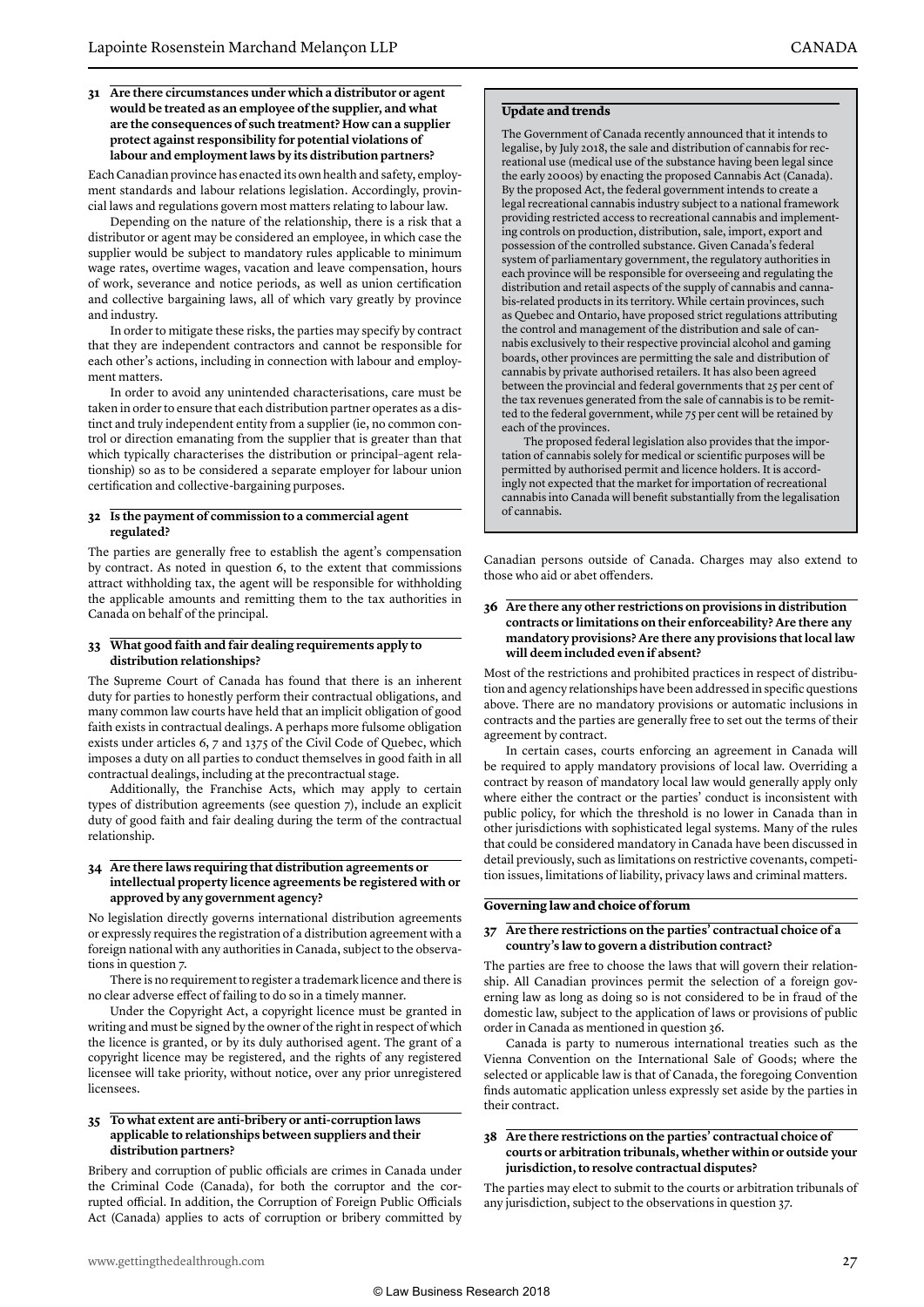Choice of forum clauses are generally enforced by Canadian courts, thus making it possible for the parties to select a non-Canadian court to resolve disputes or claims arising from their agreement, even where they are related to occurrences in Canada. In addition, mediation and arbitration are viable and recognised mechanisms of dispute resolution across Canada.

A final monetary and conclusive judgment on the merits from a foreign court is usually enforced by Canadian courts. Certain provinces, such as British Columbia and Ontario, have enacted legislation that provides a simplified procedure for registering and enforcing foreign judgments and arbitration awards. Arbitration awards are readily recognised throughout the country as Canada is party to the United Nations Convention on the Recognition and Enforcement of Foreign Arbitral Awards.

**39 What courts, procedures and remedies are available to suppliers and distribution partners to resolve disputes? Are foreign businesses restricted in their ability to make use of these courts and procedures? Can they expect fair treatment? To what extent can a litigant require disclosure of documents or testimony from an adverse party? What are the advantages and disadvantages to a foreign business of resolving disputes in your country's courts?** 

In civil matters, provincial courts generally have jurisdiction except for those matters that are specifically reserved to the federal judiciary (such as intellectual property, bankruptcy, trade and commerce). Injunctive relief is available in all provinces and may be granted on an interim, interlocutory or permanent basis. The right to seek such relief is always within the discretion of the court and cannot be waived.

There is no legal discrimination or heightened level of legal requirements for foreign businesses to adjudicate disputes before courts in Canada. Nevertheless, foreign businesses may be subject to different mandatory costs than would domestic businesses.

The discovery process is an integral part of litigation in Canada and is subject to comprehensive rules of procedure that generally require disclosure of documents and provide for compulsory verbal testimony, each to the extent required to establish the allegations and defences put forth in a given case. There are certain exceptions, such as documents or other information that is subject to attorney-client privilege; however, judicial authorities tend to otherwise allow and encourage submissions and fulsome disclosures with a view to seeking transparency and avoiding any loss of rights to the parties involved in a dispute.

#### **40 Will an agreement to mediate or arbitrate disputes be enforced in your jurisdiction? Are there any limitations on the terms of an agreement to arbitrate? What are the advantages and disadvantages for a foreign business of resolving disputes by arbitration in a dispute with a business partner in your country?**

The parties may expressly and contractually agree to arbitrate their disputes in the venue of their choosing to the exclusion of Canadian courts. Even in the presence of an unequivocal arbitration clause, certain remedies (such as injunctive relief and other extraordinary recourses) may nonetheless be sought before the courts.

The principal advantages and disadvantages of arbitration for foreign suppliers in Canada are essentially the same as for local suppliers. Arbitration has the main advantage of being confidential. Disputes between suppliers and distributors, or agents, do not become a matter of public record as would be the case with litigation in the judicial system. In addition, arbitration gives the parties a level of control that they may not otherwise have over some aspects of the dispute, such as choice of venue and forum and the selection of an arbitrator with expertise in distribution and agency issues or the relevant technical or specialised fields. Arbitration agreements are final, reliable and not open to appeal; Canadian courts have generally refrained from intervening in such decisions. Finally, arbitration tends to be faster and cheaper than litigation, at least in theory.

As for its disadvantages, arbitration, like litigation, can become bogged down procedurally, diminishing the cost and time savings which often motivate its use. The lack of ability to appeal heightens risk for the parties that have no recourse against an unfavourable decision. Some also argue that arbitration clauses that preclude access to the judicial system will prevent the use of proceedings such as injunctive or other equitable relief that can be obtained quickly to effectively end a breach of contract.



**LAPOINTE ROSENSTEIN MARCHAND MELANÇON** 

1 Place Ville Marie, Suite 1300 Montreal Quebec H3B 0E6 Canada

#### **Bruno Floriani bruno.floriani@lrmm.com Marissa Carnevale marissa.carnevale@lrmm.com Tanya Nakhoul tanya.nakhoul@lrmm.com**

Tel: +1 514 925 6300 Fax: +1 514 925 9001 www.lrmm.com